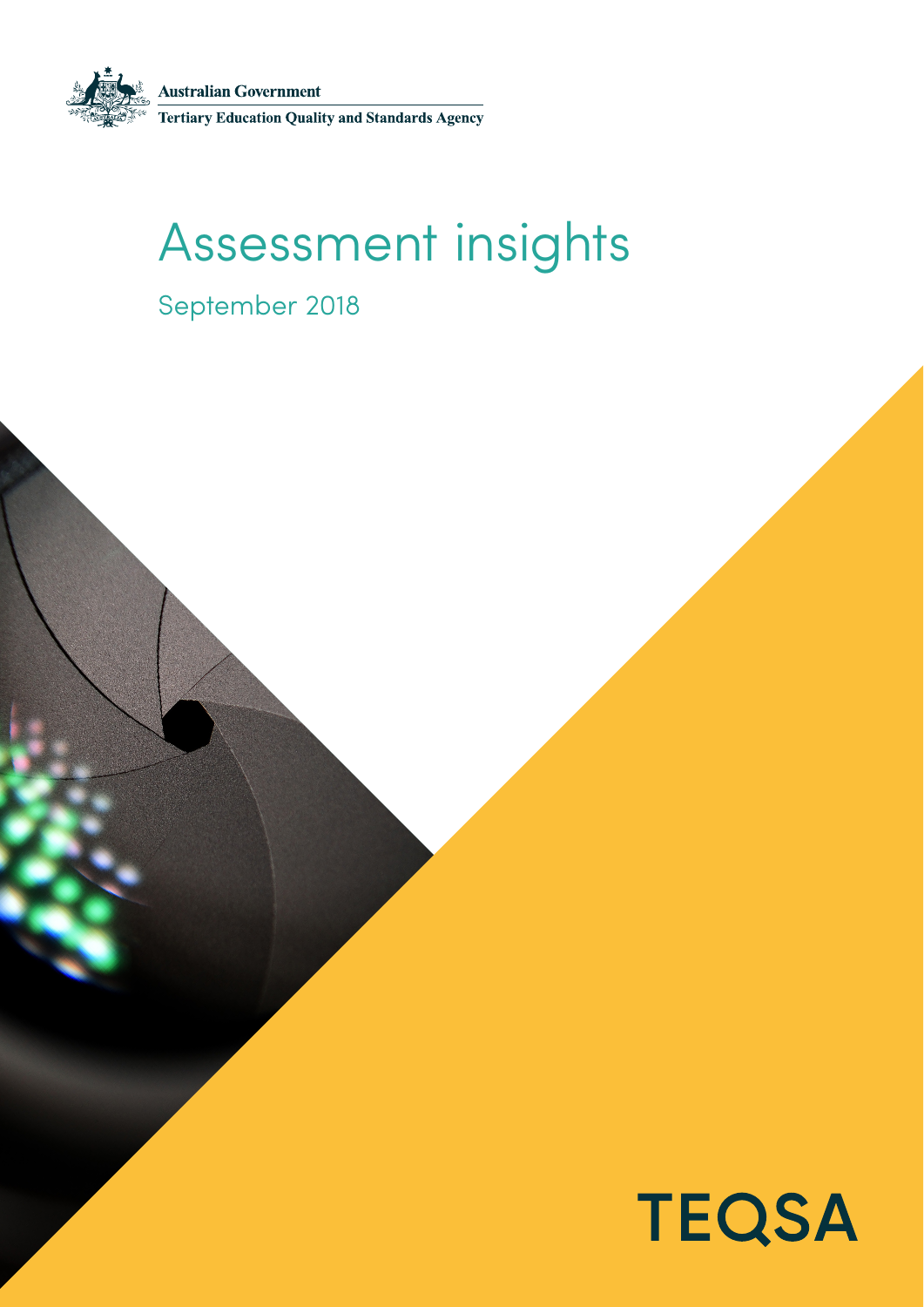## **Contents**

<span id="page-1-0"></span>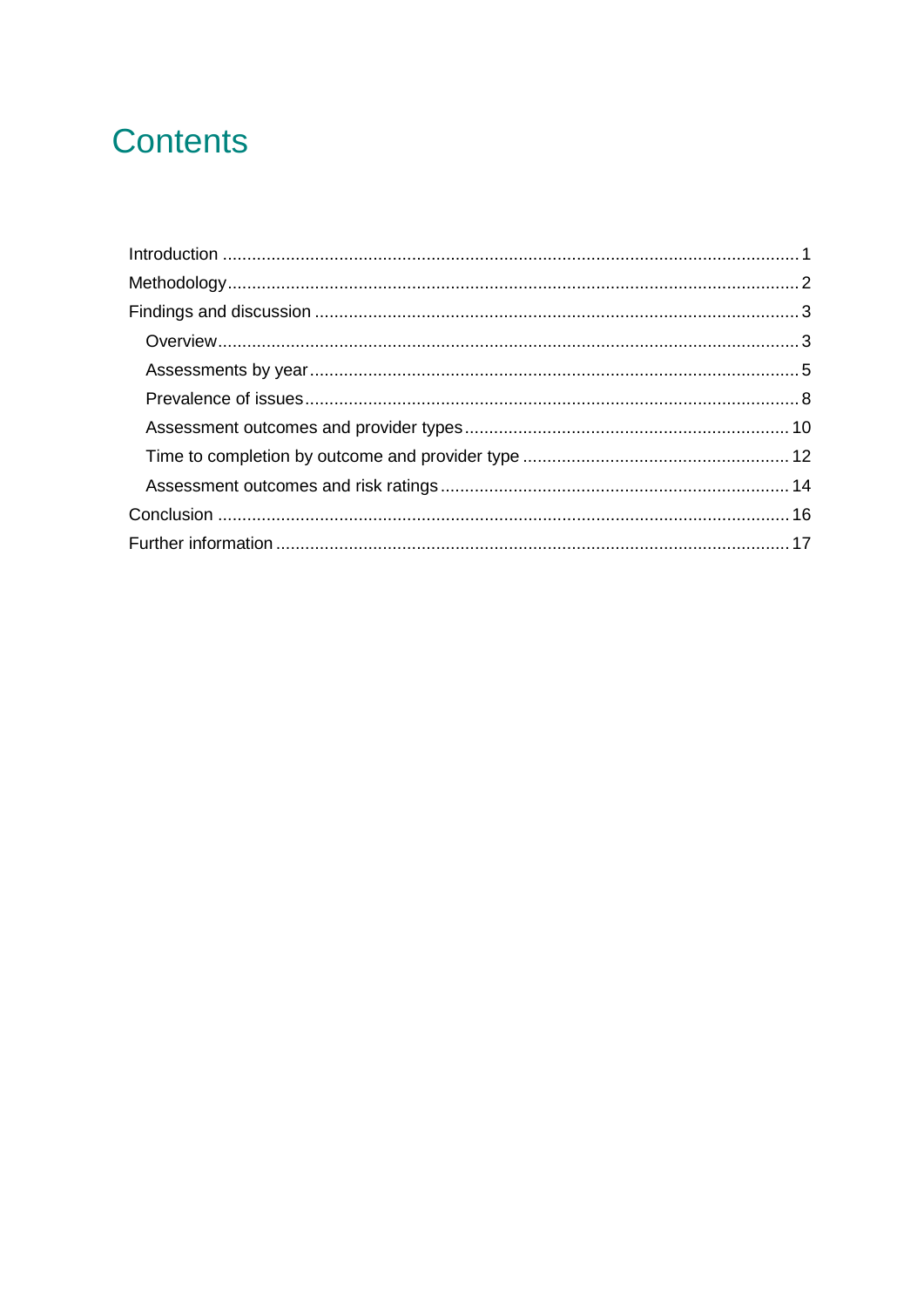## Introduction

In July 2016, TEQSA released a consultation paper on proposed extensions to TEQSA's external reporting program, seeking submissions in relation to proposals for future reporting. particularly in relation to assessment outcomes and compliance with the Higher Education Standards Framework (the Standards).

Submissions were broadly supportive of high level analysis of areas of the Standards in relation to which issues were regularly encountered and of risk assessment outcomes and their relationship to the outcomes of assessments. In its summary report on the consultation process, TEQSA indicated it would subsequently publish a report on assessment outcomes. It is now timely, given the change to the 2015 Threshold Standards for applications submitted from 1 January 2017, to reflect on outcomes of applications submitted up to 31 December 2016.

This report provides an overview of assessment outcomes, organised by five themes:

- assessment outcomes by year and application type
- prevalence of particular sets of issues leading to adverse assessments
- differences in assessment outcomes by provider type
- the time TEQSA takes to complete assessments
- the relationship between risk assessments and regulatory outcomes.

The provider categories used in the analysis are, as proposed in the consultation paper<sup>[1](#page-2-0)</sup>:

- universities
- higher education providers—for-profit
- higher education providers—not-for-profit (divided by TAFE, faith-based and 'other' providers).

A range of regulatory outcomes are characterised as 'adverse' in this paper. Around 25 per cent of adverse decisions are outright rejections of an application—the remainder involve some combination of conditions and reduced period of provider registration or course accreditation. This means that, in around 75 per cent of adverse cases, TEQSA has approved the application with some form of sanction. This approach gives providers notice that TEQSA considers some form of improvement to be necessary, while allowing reasonable opportunity for providers to make improvements.

<span id="page-2-0"></span> <sup>1</sup> Although some submissions to TEQSA proposed additional analysis in relation to provider size, TEQSA was unable to identify a consistent association (universities excluded on account of the difference in scale swamping analysis) between student EFTSL and assessment outcomes or between student EFTSL and risk assessment outcomes.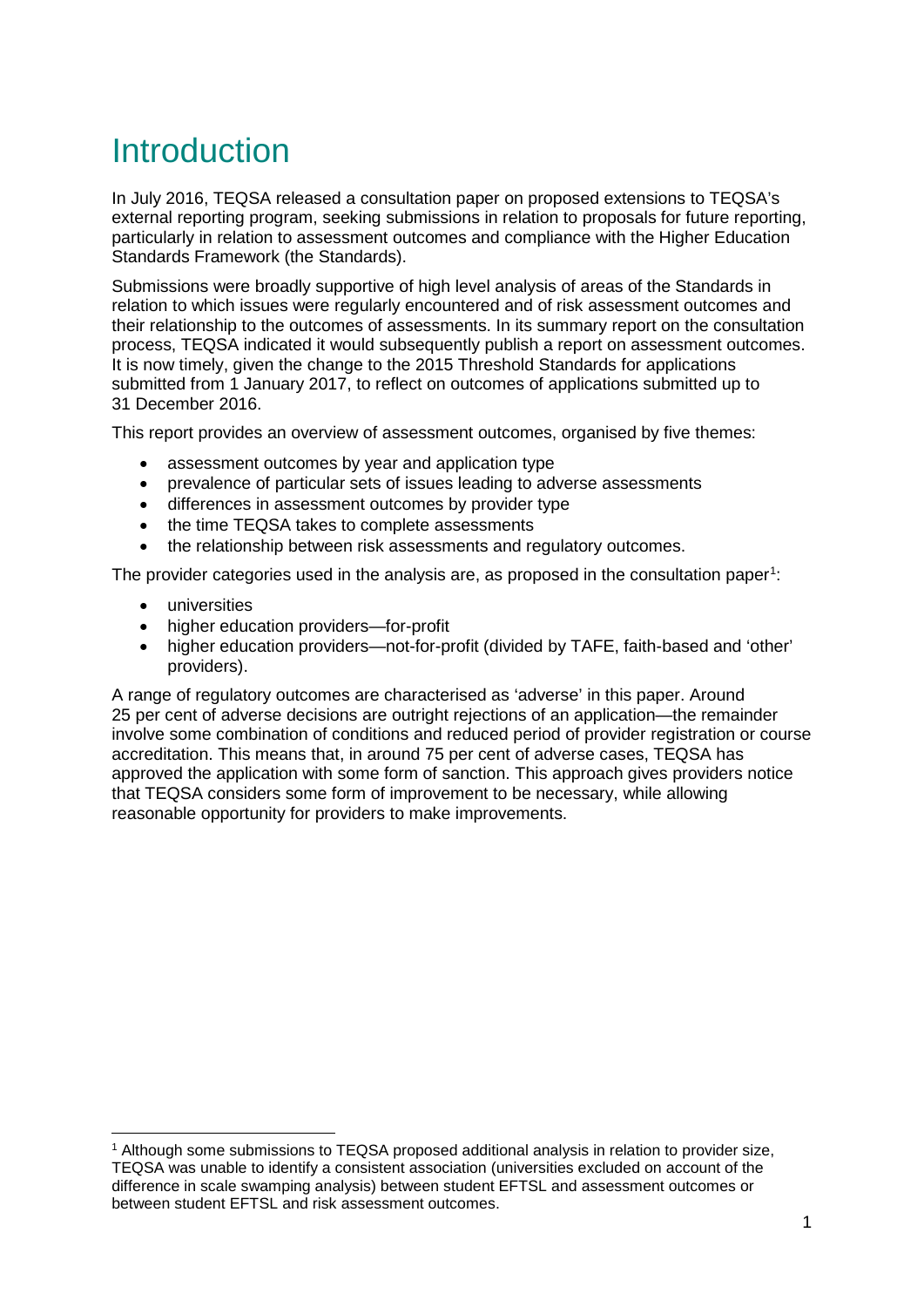## <span id="page-3-0"></span>Methodology

Assessments included in this report include all course accreditation, course re-accreditation, provider registration and provider renewal of registration assessments that led to final decision being made in the years 2013 to 2017. Where an assessment is referenced in relation to a year, that year is the year of decision. Throughout the report, a 'provider assessment' refers to a provider registration or renewal of registration assessment and a 'course assessment' refers to a course accreditation or renewal of accreditation assessment.

All of the assessments described in this report were conducted in relation to the 2011 Threshold Standards which, although not applied to new assessments from January 1 2017, remained applicable to any assessments conducted on applications received prior to that date, including those finalised in 2017.

The analysis provides an account of past assessment outcomes completed under the Higher Education Standards Framework 2011, in accordance with TEQSA assessment practices current at the time each assessment was made.

Throughout the paper, a reference to an 'adverse' decision, unless otherwise specified, means a decision to reject an application, to approve an application for less than seven years, or to approve an application with conditions. Consequently, the meaning of 'adverse' encompasses a range of severity or sanctions, and so should not be understood as indicating that a provider was found actually non-compliant. Application of a condition or a shortened period of registration or accreditation has in general occurred where a provider has been found compliant but with a substantial risk of non-compliance.

The data underpinning analysis include regulatory assessment outcomes from 2013 to 2017, and risk assessments from 2014 to 2017. In this paper, reference to risk rating means the rating of a provider in terms of overall risk to students (i.e. not taking into account financial risk.)

Assessment decision times are calculated from the substantive assessment start date (complete application submitted and fee paid) where available, or otherwise from the application received date, to the date of first decision by the TEQSA Commission or its delegate. Decision times associated with any subsequent internal or external reviews are not included.

In general, comparisons are made in terms of proportions rather than counts, as the differences in numbers of providers of each type and risk category means comparisons of counts can be misleading. Counts are provided where this may assist interpretation.

In some sections, specific groupings of assessments or providers are excluded from analysis. For example, where analysis relates to risk assessments, only assessments decided from 2014 are included, as 2014 was the first year of TEQSA's current risk framework. Any other exclusions will be noted explicitly—otherwise, all providers and all assessments are included in each analysis.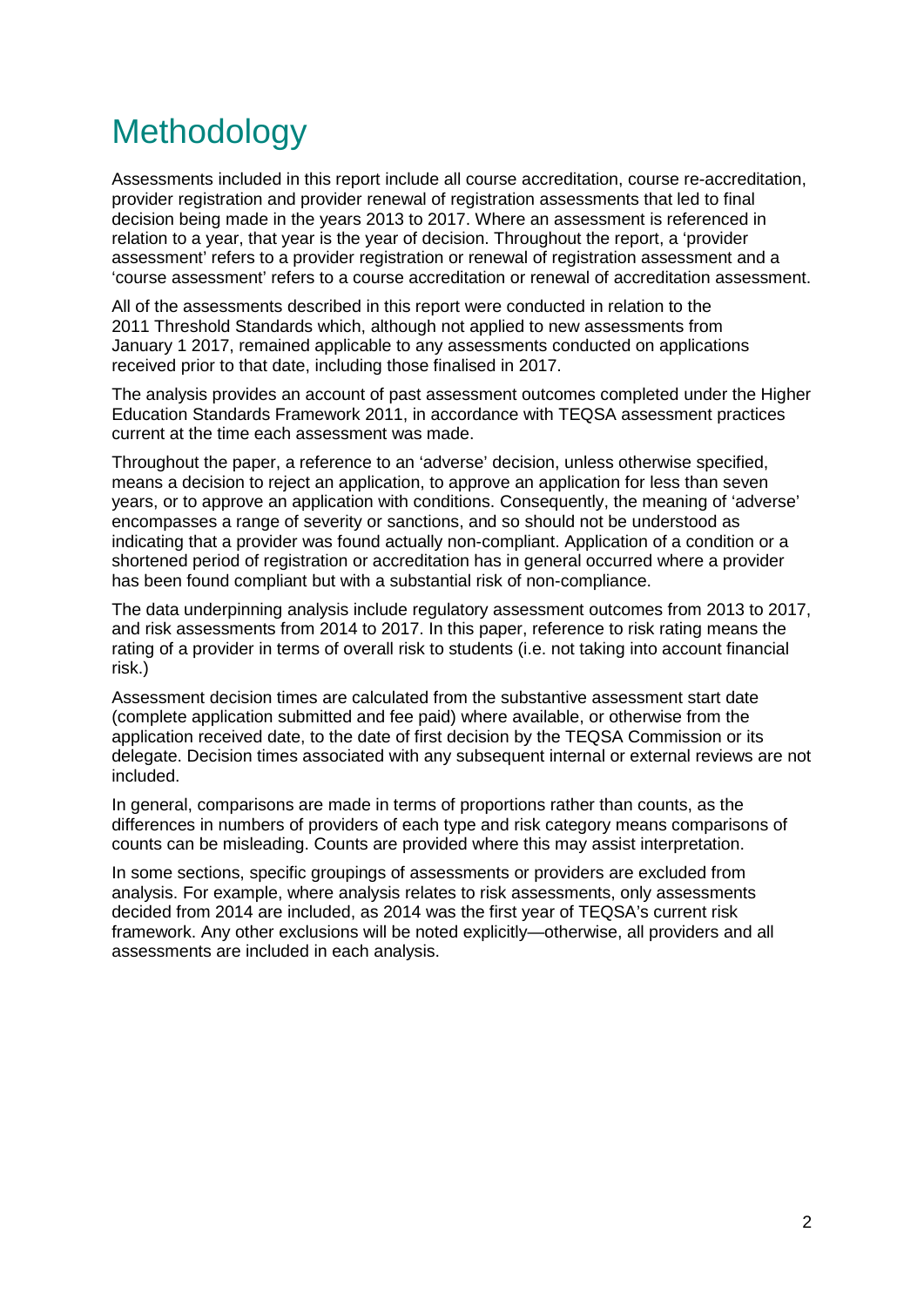## <span id="page-4-0"></span>Findings and discussion

## <span id="page-4-1"></span>**Overview**

- There was a major increase in the number of initial registration applications received by TEQSA in 2016 and 2017. However, in spite of the increase in applications, the number of approvals in 2017 remained consistent with yearly approval numbers since TEQSA's inception.
- Issues referenced as the reasons for adverse decisions were focused, in registrations and re-registrations, on corporate and academic governance and on human resources and management. In course accreditations and reaccreditations, adverse decisions were focused on assessment, course design and teaching and learning. TEQSA has published guidance notes relevant to each of these areas (guidance notes can be found at [https://www.teqsa.gov.au/guidance](https://www.teqsa.gov.au/guidance-notes)[notes\)](https://www.teqsa.gov.au/guidance-notes).
- Up to the end of 2017, no university had been subject to an adverse TEQSA decision. Of the remaining provider groups, for-profit providers were most likely to be subject to adverse decisions, followed by TAFE and not-for-profit faith based, with providers in the not-for-profit (other) category least likely to be subject to an adverse decision. Differences were more clear in relation to registrations and renewals of registrations than accreditations and renewals of accreditation.
- The time that TEQSA takes to reach a decision is associated with the outcome of an assessment—adverse decisions take longer to make.
- While there is a close association between risk ratings and regulatory outcomes, the relationship is not determinative—providers assessed as 'high risk' will not necessarily be subject to adverse decisions, and providers assessed as 'low risk' will receive adverse decisions on applications where evidence indicates noncompliance or a substantial risk of non-compliance.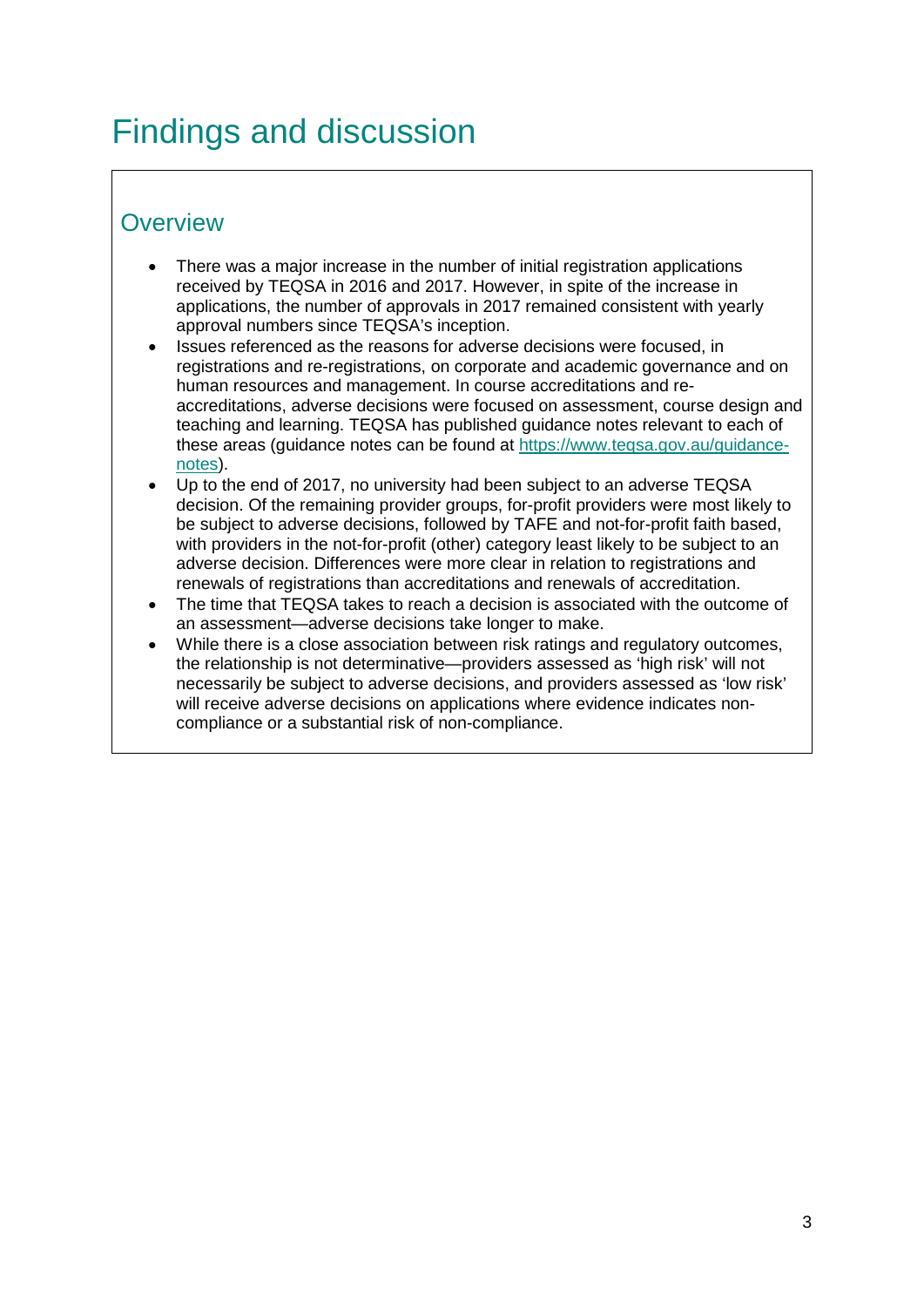## Assessment insights

## DAYS TO DECISION (MEDIAN) Provider registration and re-registration



2015

2016

2017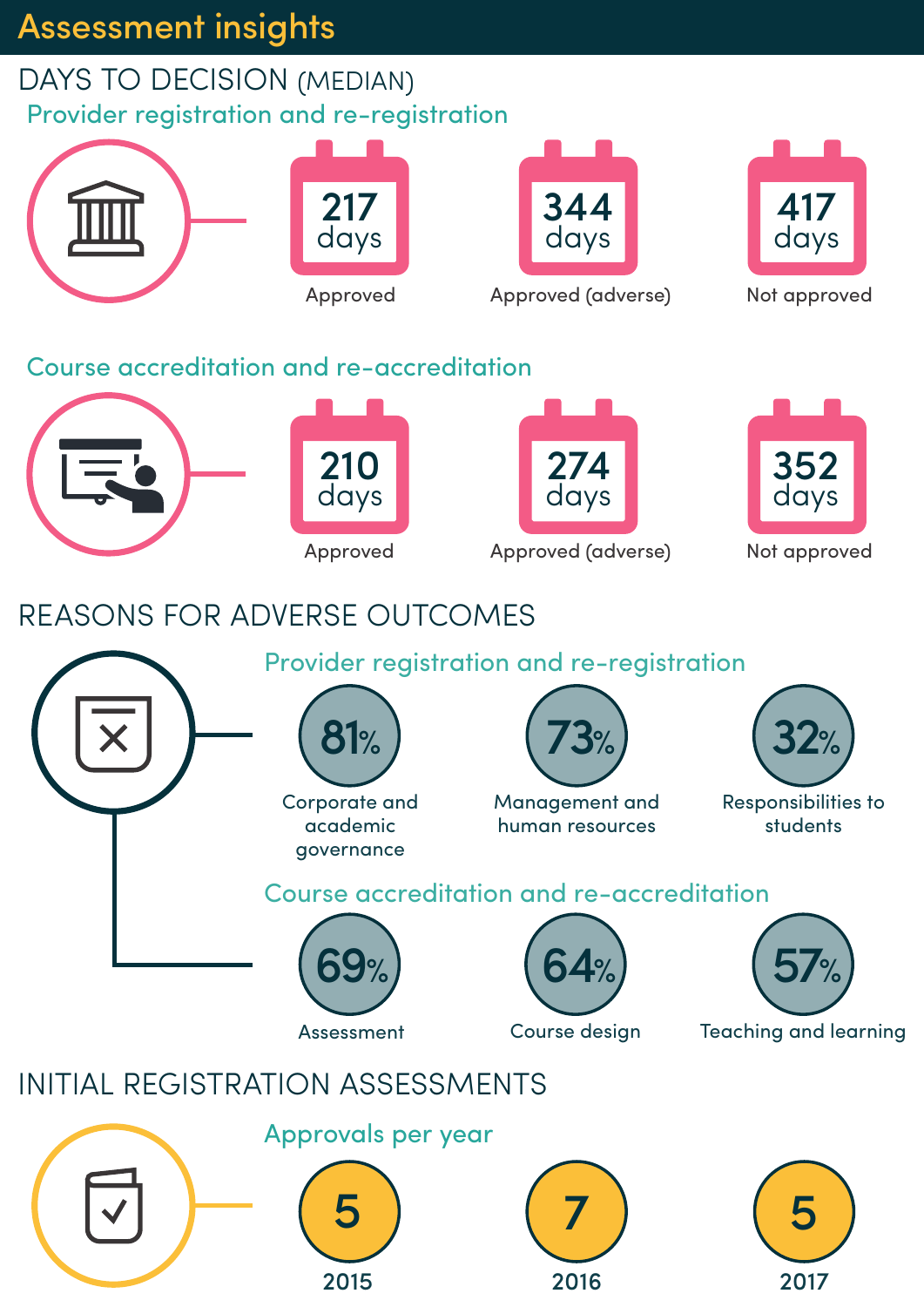## Assessments by year

### **Existing providers**

The proportion of TEQSA's assessments of existing providers that led to an adverse decision was closely related to the extent to which these assessments were of providers with a high or low risk rating. However, because the proportions of assessments relating to high or low risk rated providers has varied over time, this relationship could lead to the incorrect interpretation of trends, or otherwise of volatility, in relation to TEQSA's decision making considered over time. It should be noted that TEQSA does not make regulatory decisions on the basis of a risk rating. While a provider's risk rating does inform TEQSA's initial scoping of an assessment, and may inform the level of attention TEQSA gives a provider, decisions on applications submitted by providers are made on the basis of evidence that providers do or do not meet the Standards.

### *Risk balance*

**Figure 1** shows the proportion of adverse (re-registration, accreditation and re-accreditation) decisions on applications by existing providers in half-yearly periods from 2014 through 2017, along with a proportional measure we have termed 'risk balance'. We give the name risk balance to a measure of the extent to which the assessments in a given period are concentrated on high risk or low risk rated providers. The risk balance measure can take a value between zero and one and is calculated by dividing the number of assessments of high risk providers by the sum of assessments of low and high risk providers. Because the extent of moderate risk assessments is excluded from the calculation, risk balance can be understood as the extent to which high or low risk dominates at the extremes of risk. A value of zero would mean that no assessments in a period were of high risk providers and a value of one would mean that no assessments in a period were of low risk providers.

**Figure 1** shows that assessment risk balance and the proportion of adverse assessments in a given half-year period are closely related. It also indicates that an analysis of assessment outcomes over time that does not account for risk may lead to significant misinterpretation.



### Figure 1. Risk balance proportion and adverse proportion by half-yearly period

The close relationship between risk balance and outcome over 2014 to 2017 is demonstrated more clearly in **Figure 2**, which is a scatterplot showing the proportion of adverse assessments decided in each half-year against the risk balance in that same period, along with a simple linear regression trend line. This shows a very close relationship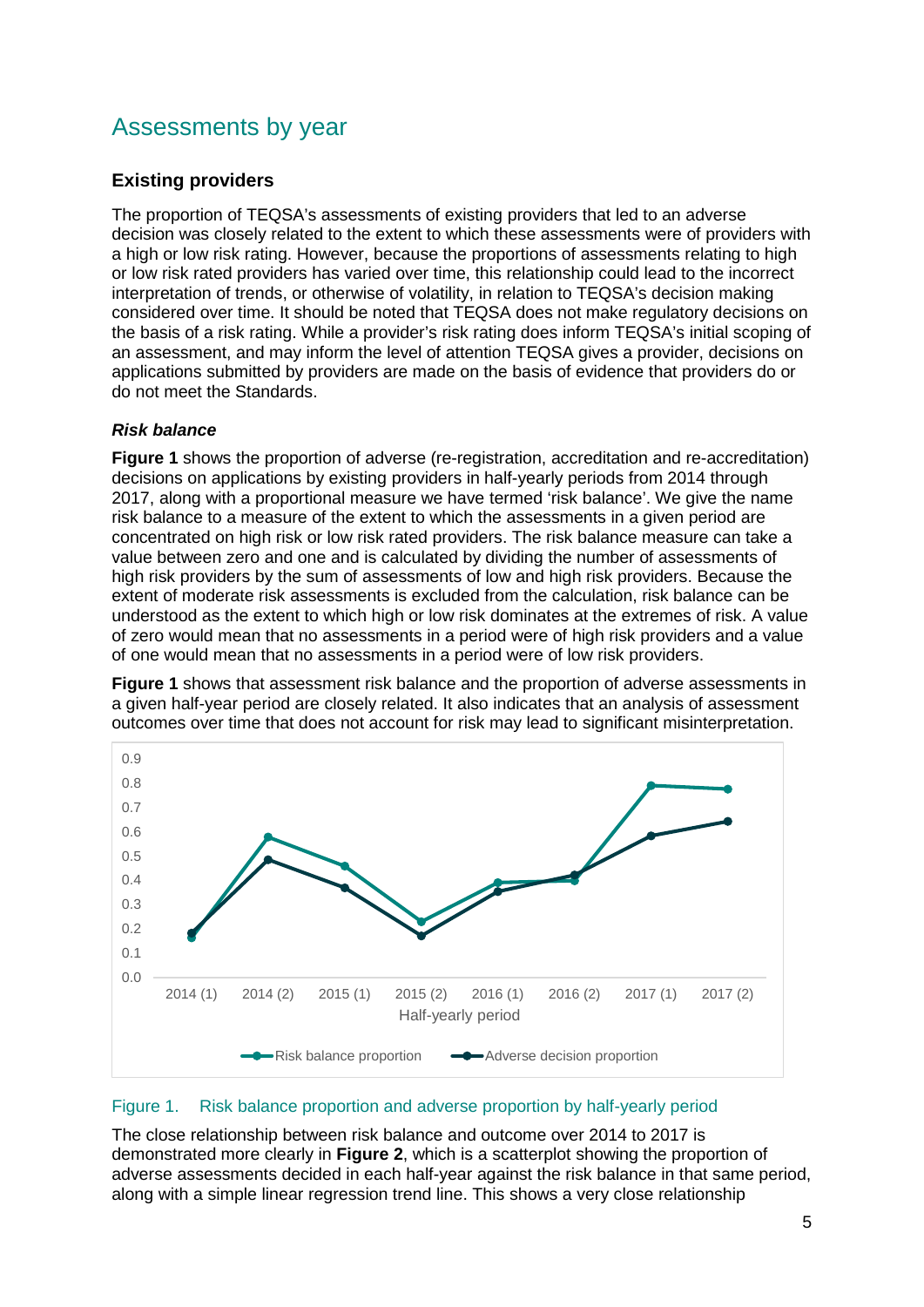

between assessment risk balance and adverse assessment proportion, as risk balance alone accounts for 94 per cent of variation in adverse assessment proportion.

#### Figure 2. Proportion of adverse decisions on existing provider applications by risk balance

In general, since the introduction of TEQSA's current risk framework in 2014, the proportion of TEQSA assessments leading to adverse decisions in a given half-yearly period has tracked very closely to the balance of risk relating to those assessments over the same period. This means that, having accounted for risk, the proportion of TEQSA's adverse decisions relating to existing providers has remained largely constant over the period 2014 to 2017.

Approvals of new provider registrations have remained roughly consistent in number, at between four and seven per year, over [2](#page-7-0)014 to 2017<sup>2</sup>. However, a major increase in applications in 2016 means that the proportion of finalised applications that were not approved substantially increased in 2017. For example, while four of the five initial registration assessments that concluded in 2014 (80 per cent), five of seven in 2015 (71 per cent), and seven of nine in 2016 (78 per cent) resulted in a new provider being registered, in 2017 only four of 28 finalised initial registration assessments (17 per cent) were approved<sup>[3](#page-7-1)</sup>. Figure 3 plots the number of applications that reached substantive assessment stage that were finalised with or without approval over the years 2014 to 2017. It shows that while the number of applications finalised increased substantially in 2017, there was no increase in approved registrations.

<span id="page-7-0"></span><sup>&</sup>lt;sup>2</sup> It should be noted that some of these registrations were related to changes to existing providers that meant that they were required to register as a new entity.

<span id="page-7-1"></span><sup>3</sup> Note that applications not approved includes applications withdrawn by the provider before decision, as with very few exceptions these withdrawals are in response to TEQSA advice that the assessment is leading towards a recommendation to reject the application for registration.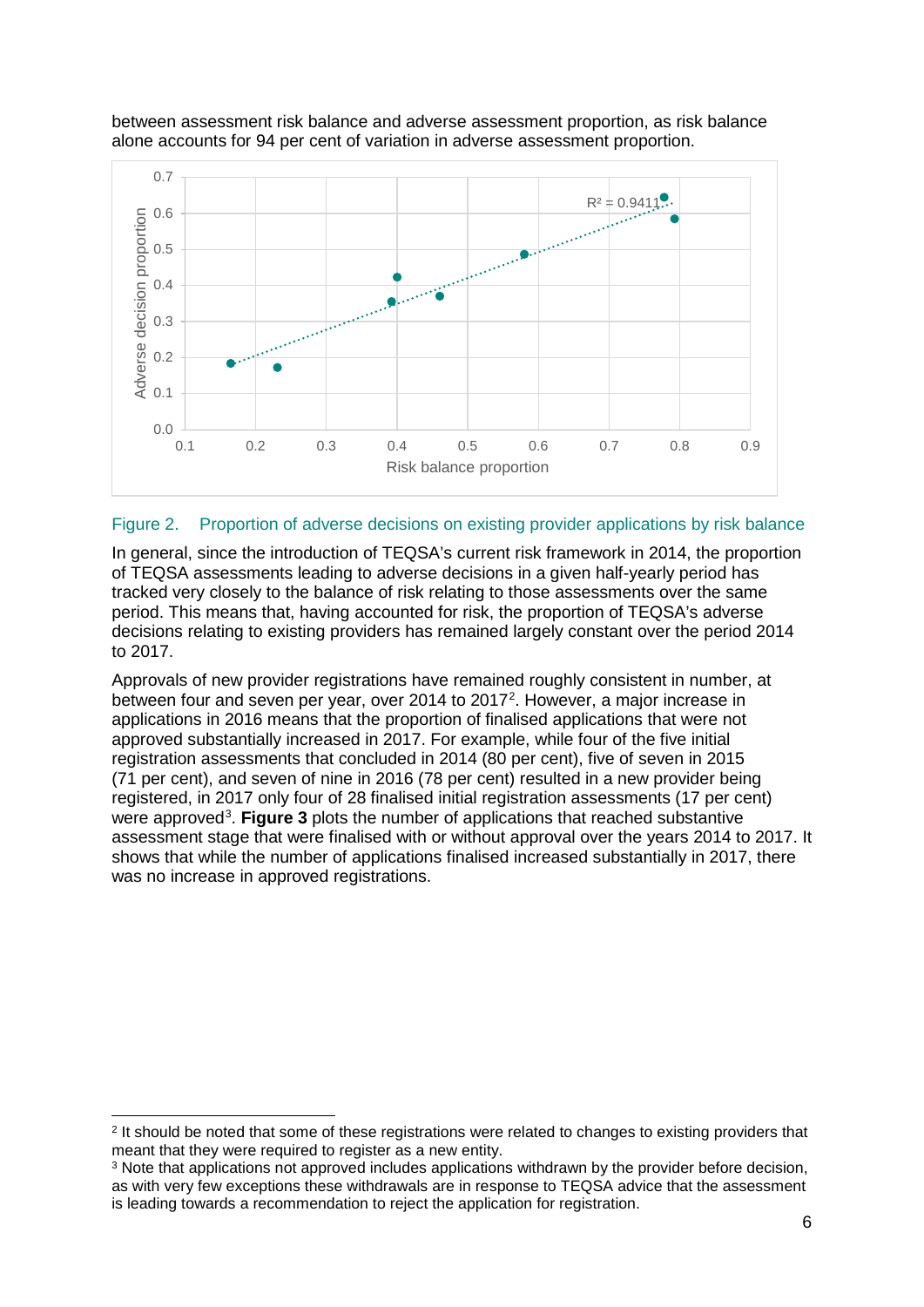### **Prospective providers**



#### Figure 3. Number of substantive initial registration assessments approved and not approved/withdrawn

The issues that have predominated in the more recent suite of initial provider registration applications include:

- poorly designed corporate and academic governance structures, and governing body members without experience in higher education governance
- weaknesses in financial evidence—for example, unrealistic student projections and expectations of ready receipt of government funding
- plagiarism identified in course outlines
- little evidence of capability in development or implementation of higher education quality assurance frameworks
- little evidence of capability in risk management, strategic planning, scholarship and scholarly activities in a higher education context
- a lack of academic leadership, and proposed staff with inadequate higher education teaching experience.

While this suite of issues led to compliance failures of prospective entrants across a broad range of Standards, it is notable that all applicants formally rejected for initial registration were found not to comply with at least one, but usually more than one, standard relating to corporate and academic governance. After governance, the most common issues related to financial sustainability and viability and to academic leadership and staffing.

It is important to note that TEQSA publishes a range of guidance notes to provide greater clarity for providers in the interpretation and application of standards. Separate guidance notes covering academic and corporate governance, course design, financial assessment, scholarship and staffing, learning resources and education support are available from <https://www.teqsa.gov.au/guidance-notes> and are particularly relevant in relation to the issues identified in this report.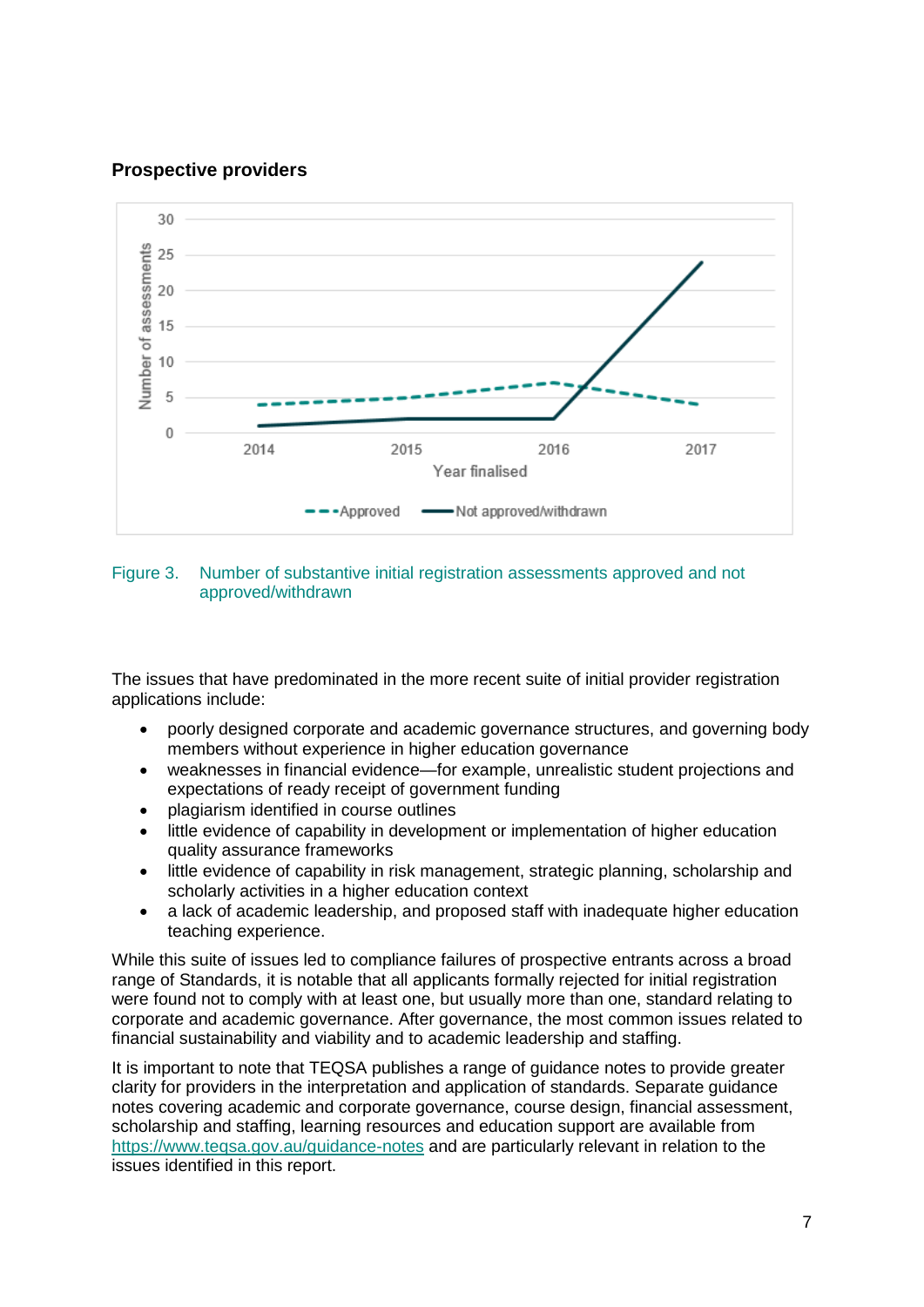## <span id="page-9-0"></span>Prevalence of issues

TEQSA has categorised its adverse assessment decisions in relation to the Standards that were found not to have been met, or at risk of not being met, and that led to an adverse outcome, whether outright rejection of an application, approval of an application for a period shorter than seven years, or approved with conditions.

**Figure 4** shows the proportion of adverse registration and renewal of registration assessments that led to sanctions relating to each of the seven 2011 Provider Registration Standards (PRS) sections. It shows very clearly that when TEQSA reached adverse findings on assessments, these tended to be in relation to particular kinds of issues—corporate and academic governance (PRS 3), and management and human resources (PRS 5). Note that an adverse decision may relate to a number of PRS sections, and each standard referenced has been included in the data informing **Figure 4**.



#### Figure 4. Proportion of adverse re/registration decisions referencing registration standard sections as a reason for an adverse finding (2013-2017)

PRS 3 comprises eight standards relating to a range of governance-related requirements, including board responsibilities and composition, risk management, delegations and quality assurance, among other things. However, the issues identified within providers were not spread evenly across the range of standards under PRS 3. For example, of the registration assessments resulting in sanctions related to PRS 3, more than 80 per cent of these included a reference to PRS 3.8, a standard that relates primarily to a provider's ability to quality assure itself through its corporate and academic governance arrangements. The next most prevalent governance-related standard was PRS 3.4, relating to risk management, with around 30 per cent of governance-related sanctions referencing this standard. Standards under PRS 5 are more closely related to each other and the spread of issues under PRS 5 was more evenly distributed across its six standards, with a general focus on academic staffing and workforce planning issues.

One reason why corporate and academic governance, and management and human resources, tended to dominate issues found in re/registration assessments is that these have been areas of focus for TEQSA—forming part of the core of TEQSA's 'Core +'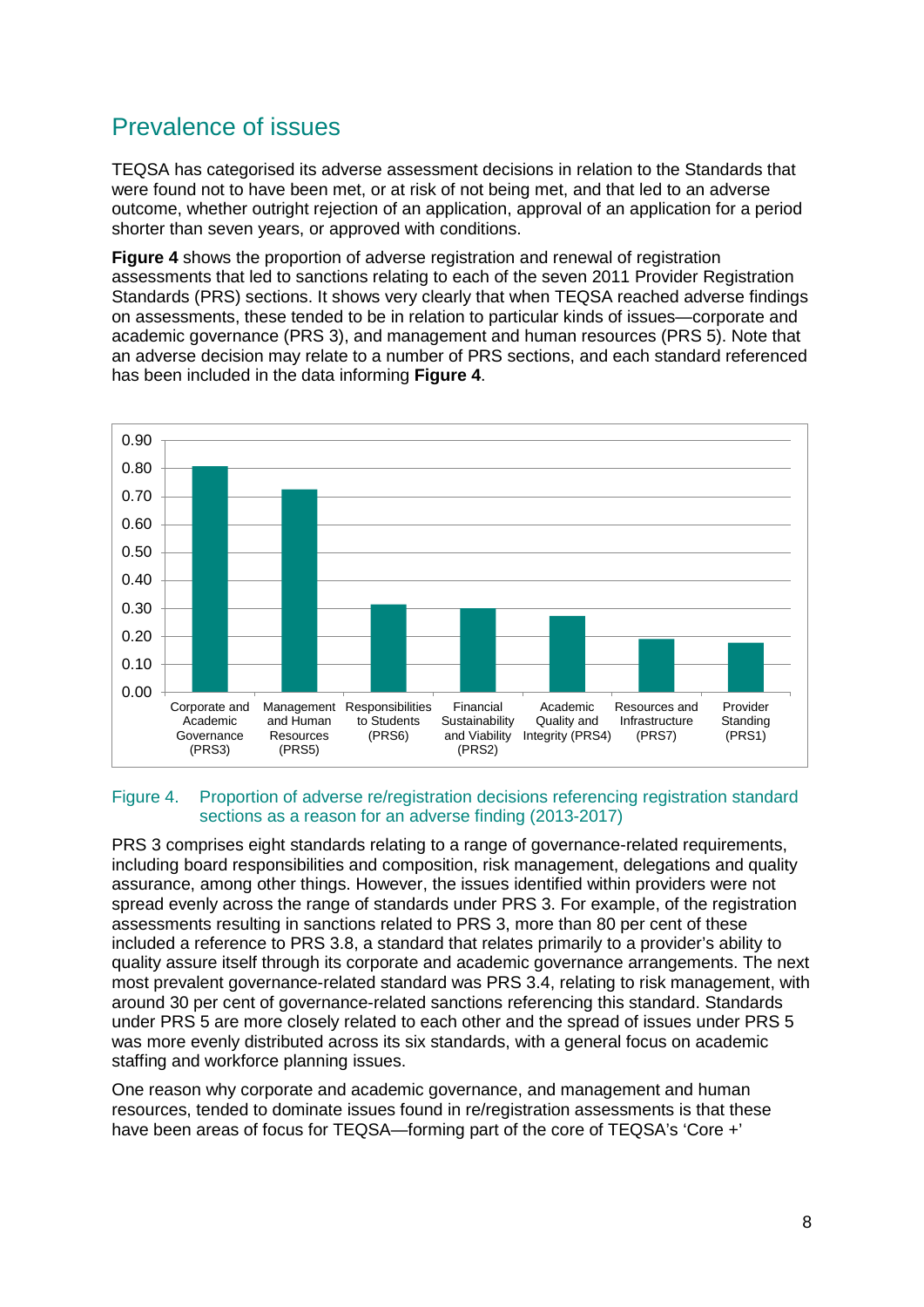approach to assessments<sup>[4](#page-10-0)</sup>—and as a result have determined the kinds of evidence requested of providers and the direction of attention in assessments.

Academic governance, and management and human resources, are particularly important for the effective functioning of a higher education provider, as issues in these areas tend to lead to issues in other areas. When providers have effective governance and management, and high quality staff, issues in relation to the other standards categories may still arise. However, internal quality assurance arrangements are more likely to capture these issues and lead to remediation without TEQSA's input.

**Figure 5** shows the proportion of adverse course accreditation and renewal of accreditation assessments that led to sanctions relating to each of the six 2011 Provider Course Accreditation Standards (PCAS) sections. It shows a concentration of issues around assessment, course design, and teaching and learning (i.e. academic staffing).



### Figure 5. Proportion of adverse re/accreditation decisions referencing accreditation standard sections as a reason for an adverse finding (2013-2017)

The design of a course, who teaches the course and how students' work is assessed are clearly matters central to successful course delivery, so it ought not to be surprising that issues relating to these areas were the major causes of sanctions being applied to course accreditations.

TEQSA has published [guidance notes](https://www.teqsa.gov.au/guidance-notes) focused on matters that have commonly led to adverse decisions on applications, including, though not limited to: [academic governance;](https://www.teqsa.gov.au/latest-news/publications/guidance-note-academic-governance) [corporate governance;](https://www.teqsa.gov.au/latest-news/publications/guidance-note-corporate-governance) [staffing, learning resources and educational support;](https://www.teqsa.gov.au/latest-news/publications/guidance-note-staffing-learning-resources-and-educational-support) [academic](https://www.teqsa.gov.au/latest-news/publications/guidance-note-academic-integrity)  [integrity;](https://www.teqsa.gov.au/latest-news/publications/guidance-note-academic-integrity) and [course design.](https://www.teqsa.gov.au/latest-news/publications/guidance-note-course-design-including-learning-outcomes-and-assessment) These guidance notes are intended to provide advice and greater clarity when interpreting and applying selected areas of the Standards. While they should not be read as sets of instructions, providers familiar with the content of the guidance notes will have a better understanding of how TEQSA views a range of matters central to compliance with the Standards.

<span id="page-10-0"></span> <sup>4</sup> For more information on TEQSA's regulatory approach, see [www.teqsa.gov.au/our-approach](http://www.teqsa.gov.au/our-approach-quality-assurance-and-regulation)[quality-assurance-and-regulation](http://www.teqsa.gov.au/our-approach-quality-assurance-and-regulation)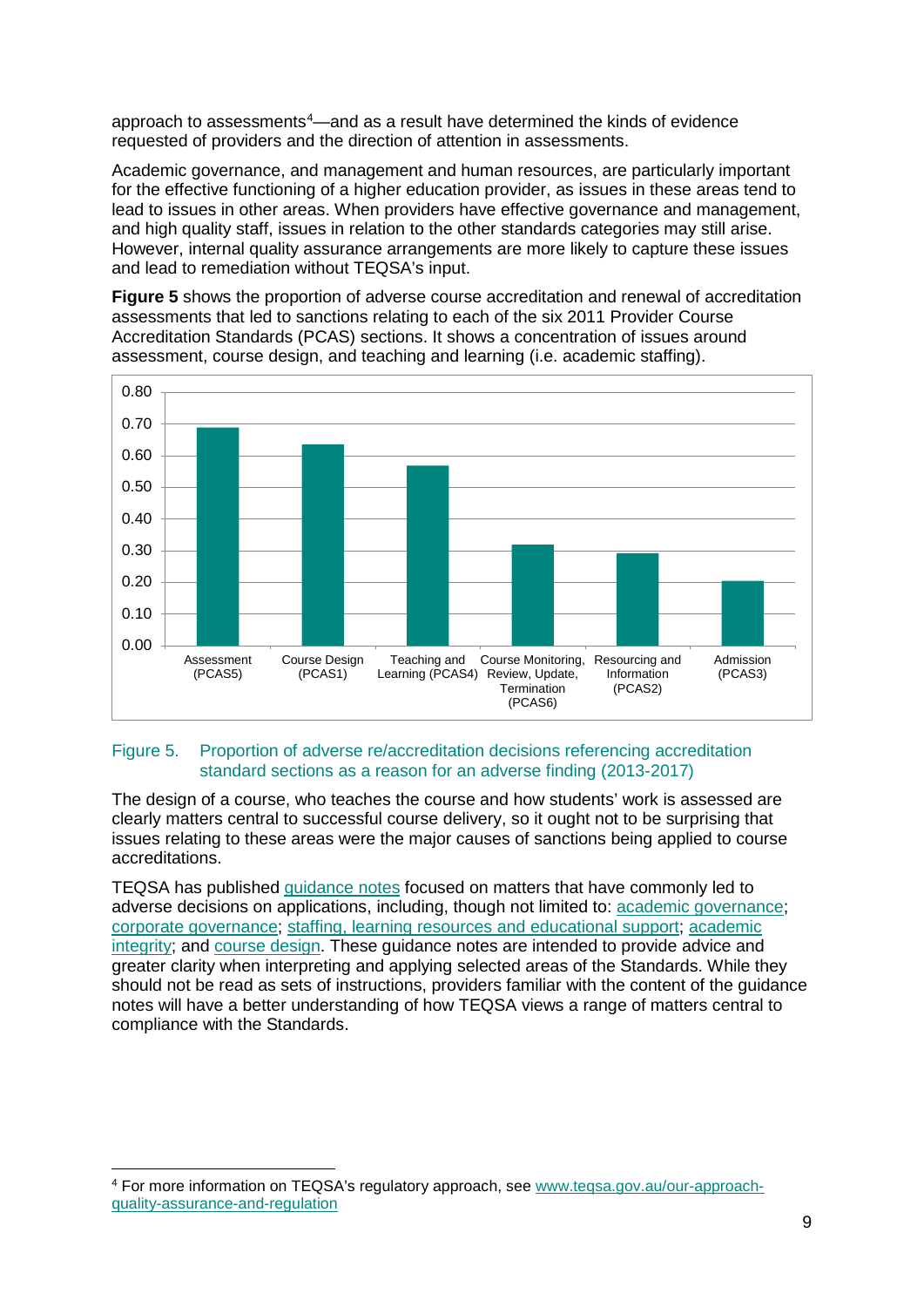## <span id="page-11-0"></span>Assessment outcomes and provider types

One way to compare assessment outcomes for different provider categories is to compare the numbers and proportions of assessments leading to adverse findings for each category of provider. **Table 1** shows counts of registration/re-registration assessments and for course accreditation/re-accreditation assessments, and **Figure 6** shows these as proportions.

### Table 1. Number of assessments resulting in adverse, by provider type (2013-2017)

|                              | <b>Registration</b><br>and re-<br>registration<br>total | <b>Registration</b><br>and re-<br>registration<br>adverse | <b>Course</b><br>assessment<br>total | <b>Course</b><br>assessment<br>adverse |
|------------------------------|---------------------------------------------------------|-----------------------------------------------------------|--------------------------------------|----------------------------------------|
| For-profit                   | 86                                                      | 58                                                        | 669                                  | 257                                    |
| <b>TAFE</b>                  | 15                                                      | 6                                                         | 195                                  | 52                                     |
| Not-for-profit (faith-based) | 21                                                      | 6                                                         | 269                                  | 56                                     |
| Not-for-profit (other)       | 33                                                      | 8                                                         | 129                                  | 22                                     |
| <b>University</b>            | 29                                                      | 0                                                         | 0                                    | 0                                      |



### Figure 6. Proportion of assessments resulting in adverse, by provider type (2013-2017)

**Figure 6** shows most clearly that for the period 2013-17: 1) for-profit providers have had a substantially higher proportion of adverse findings compared to other provider types, particularly in relation to new registrations and renewals of registration, and 2) universities have had no adverse assessments.

The higher proportion of for-profit providers with adverse assessments is likely to have been associated with the risk profile of that group<sup>[5](#page-11-1)</sup>. For example, in 2017 only 13 per cent of forprofit providers were classified as presenting a low risk to students while 54 per cent were classified as high risk. In contrast, 40 per cent of not-for-profit higher education providers

<span id="page-11-1"></span> <sup>5</sup> It should be noted that provider type is not a consideration in determination of risk rating—in particular, for-profit or not-for-profit status does not affect TEQSA's assessment of a provider's risk to students rating. In 2017, for example, the risk indicators most closely linked to an overall risk to students rating were student-to-staff ratio, the casualization rate of academic staff, and student progress and first year attrition rates.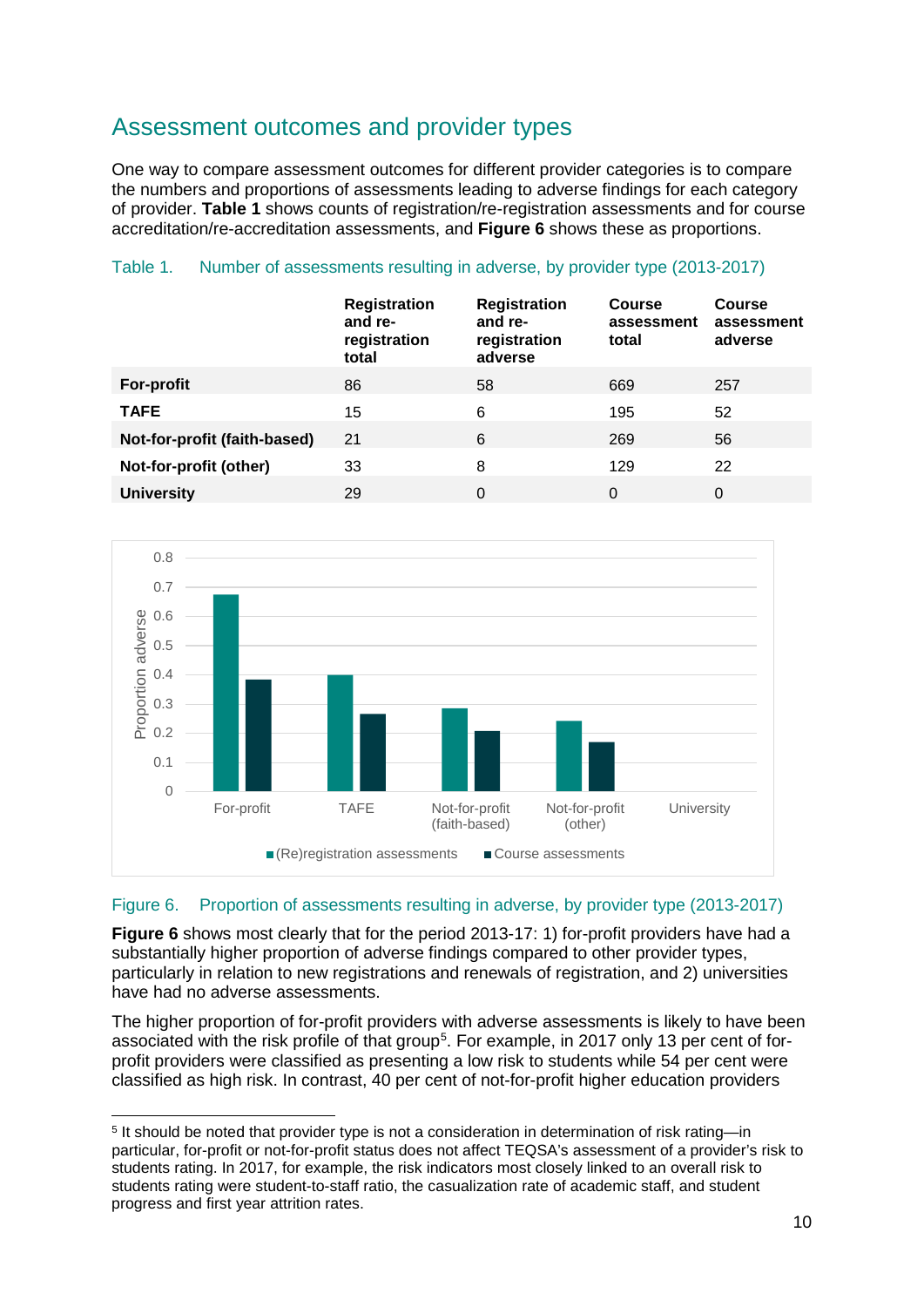were classified as a low risk to students in the same year, and 11 per cent were classified as high risk. Notably, only one adverse assessment of a for-profit provider was of a provider classified as presenting a low risk to students. The final section of this paper considers the relationship between risk to students and assessment outcomes.

For universities, it is necessarily the case that they have no adverse course assessments because all universities have self-accrediting authority, TEQSA does not assess university courses for accreditation. However, TEQSA has assessed universities for re-registration, and over the period considered in this analysis, these assessments did not lead to any adverse decisions. Although there is variation within the group, on quantitative measures universities were as a whole the lowest risk category of providers in Australian higher education, and this was reflected in the outcomes of TEQSA's assessments of universities during the period.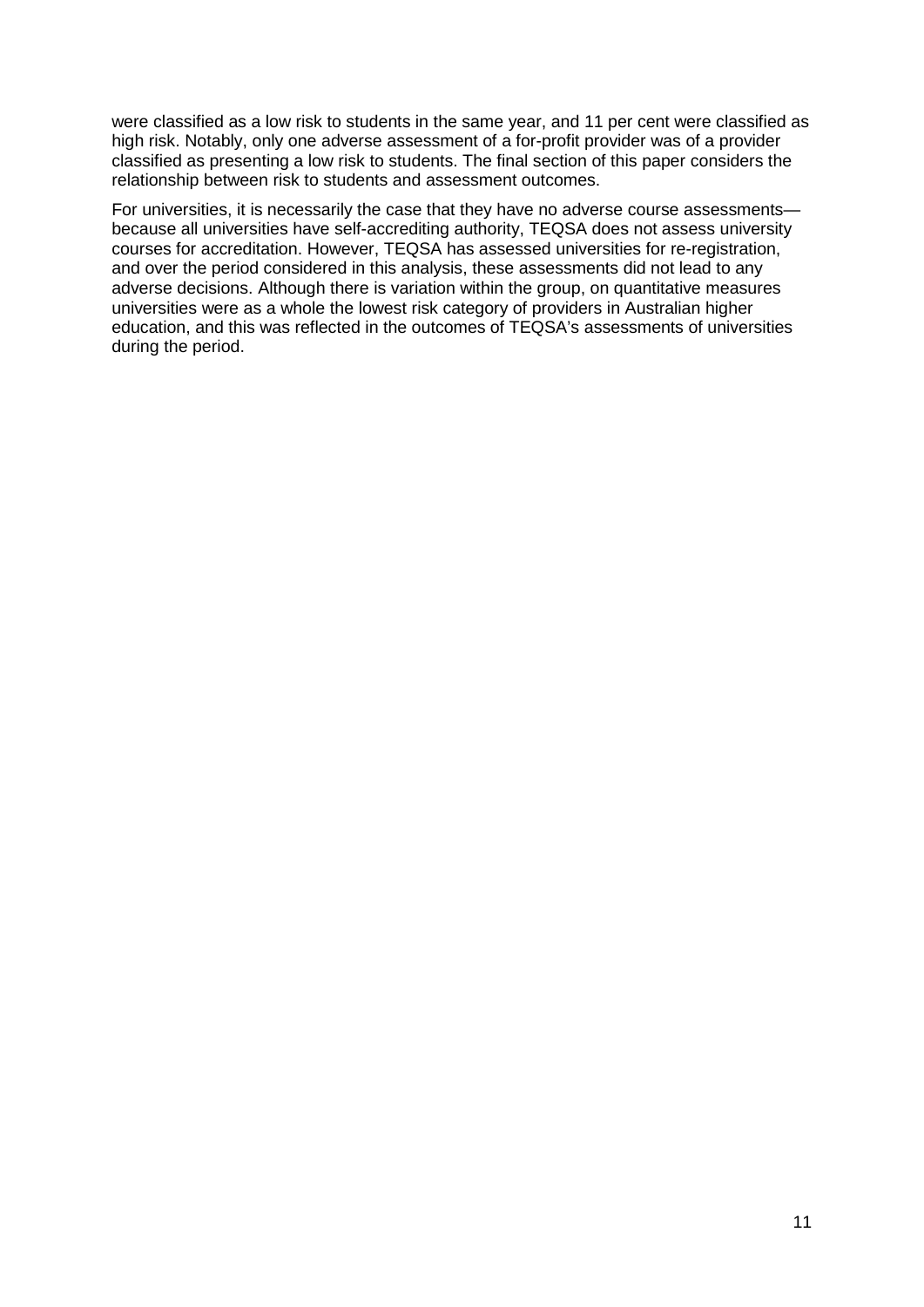## <span id="page-13-0"></span>Time to completion by outcome and provider type

Assessments that lead to adverse decisions tended, for a range of reasons, to require more work and deliberation, from a greater number of people, to complete. As a result, the time TEQSA has taken to make a decision on an application has differed substantially depending upon the assessment outcome. **Table 2** provides summary statistics (median, first quartile and third quartile) of decision time for each category of assessment, while **Figure 7** shows the median time in days to decision (not including any subsequent external reviews of adverse decisions) for assessment of providers (registration and re-registration) and for assessment of courses (accreditation and re-accreditation)<sup>[6](#page-13-1)</sup>.

Table 2. Summary statistics—days to decision by assessment type and assessment outcome

|                                                                       |                    | Days to decision   |               |                   |
|-----------------------------------------------------------------------|--------------------|--------------------|---------------|-------------------|
| <b>Assessment type</b>                                                | <b>Outcome</b>     | <b>Quartile 1</b>  | <b>Median</b> | <b>Quartile 3</b> |
| Course accreditation and<br>re-accreditation                          | Approved           | 132                | 210           | 286               |
|                                                                       | Approved (adverse) | 260                | 274           | 458               |
|                                                                       | Not approved       | 274                | 352           | 498               |
| Provider registration and                                             | Approved           | 157                | 217           | 295               |
| re-registration                                                       | Approved (adverse) | 269                | 344           | 437               |
|                                                                       | Not approved       | 337                | 417           | 488               |
| 450                                                                   |                    |                    |               |                   |
|                                                                       |                    |                    |               |                   |
| 400                                                                   |                    |                    |               |                   |
| 350                                                                   |                    |                    |               |                   |
| 300                                                                   |                    |                    |               |                   |
|                                                                       |                    |                    |               |                   |
| 250                                                                   |                    |                    |               |                   |
| Median number of days to decision<br>200                              |                    |                    |               |                   |
| 150                                                                   |                    |                    |               |                   |
|                                                                       |                    |                    |               |                   |
| 100                                                                   |                    |                    |               |                   |
| 50                                                                    |                    |                    |               |                   |
| $\mathbf{0}$                                                          |                    |                    |               |                   |
| Approved                                                              |                    | Approved (adverse) |               | Not approved      |
| Provider registration/re-registration assessment<br>Course assessment |                    |                    |               |                   |

#### Figure 7. Median number of days to decision by assessment type and outcome (2013- 2017)

<span id="page-13-1"></span> <sup>6</sup> Decision times are calculated from the date substantive assessment began (where available—or otherwise from the date the application was received) to the date a decision was made by the Commission or a delegate.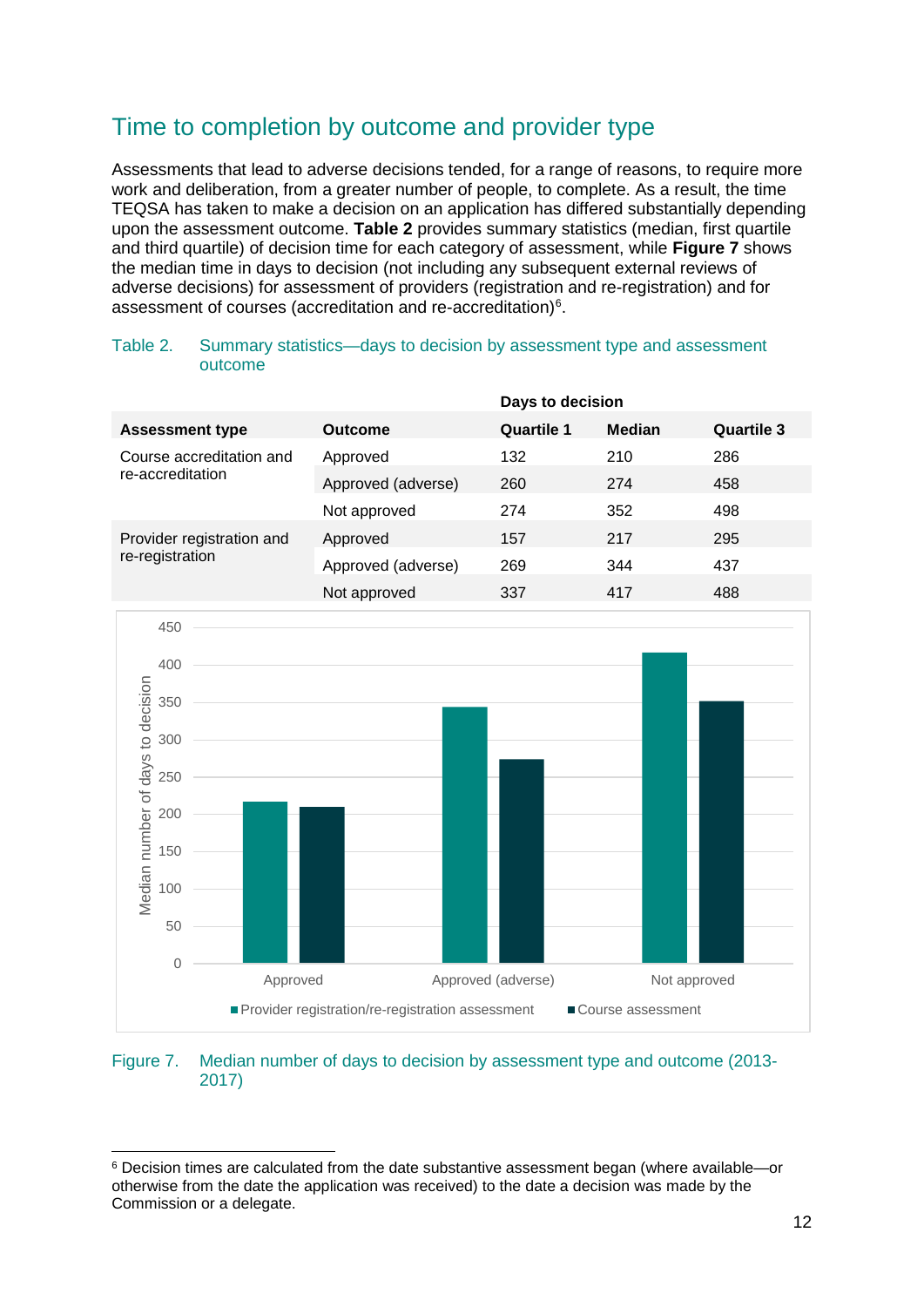While overall assessment times were at least in part likely to be a function of resourcing, a key differentiator between shorter and longer assessment times, given a particular resourcing profile, was the eventual outcome of the application. **Figure 7** shows clearly TEQSA's longer median decision times for assessments that led to adverse decisions for both assessments of providers and assessments of courses.

Much of the difference in assessment times between adverse and non-adverse assessments was associated with the period after case teams completed their initial assessment and where, in the case of proposed adverse assessments, providers were afforded an opportunity to respond to the draft recommendation before a final decision is made<sup>[7](#page-14-0)</sup>. This was because the time that elapsed between when TEQSA sent a draft decision to a provider and when TEQSA made a final decision included an allocation of time for the applicant to formulate a response, as well as the time taken by TEQSA to analyse any new material submitted by the applicant in response, and subsequently to finalise the recommendation.

In addition to time added to an assessment that is associated with an adverse outcome, evidence from TEQSA's case managers suggests that application presentation, coherence, relevance and parsimony also contributed to shorter assessment times, as did prompt responses by providers to requests for additional information.

<span id="page-14-0"></span> <sup>7</sup> Providers will normally be afforded 28 days to respond to a draft recommendation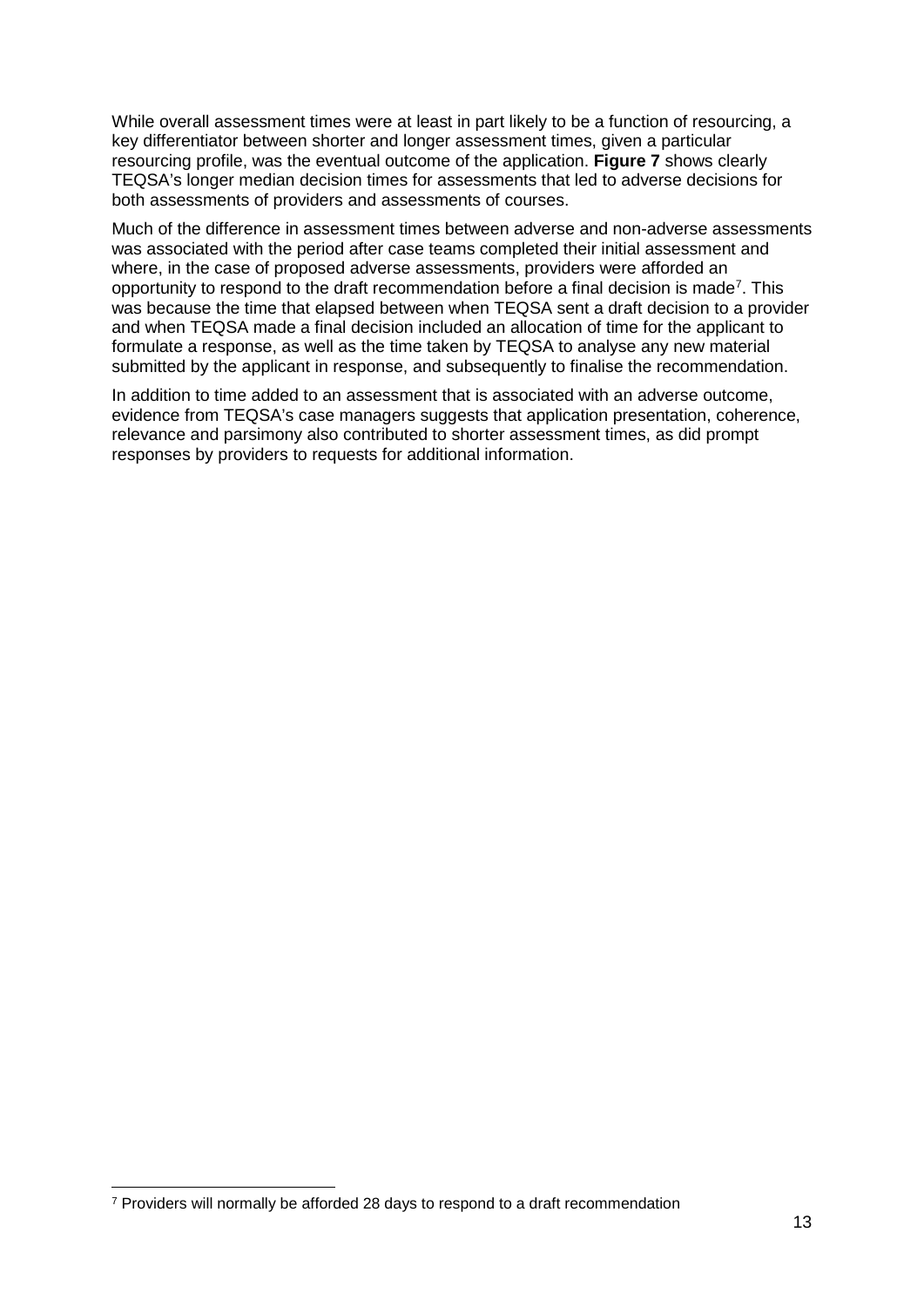## <span id="page-15-0"></span>Assessment outcomes and risk ratings

Provider risk ratings have influenced assessments in a number of ways—in particular, they have helped guide the initial scope of standards against which assessments have been conducted, and helped establish the depth of evidence that was required in relation to those standards. This meant that providers with higher risk ratings were more likely to be subject to more comprehensive assessments, conducted on the basis of larger sets of evidence.

The closer attention that TEQSA paid to high risk providers meant that, where there was a compliance issue, it was more likely to be found. However, TEQSA does not make assessment decisions on the basis of risk—adverse decisions of any kind are made on the basis of evidence of a provider not meeting, or of being at substantial risk in the future of not meeting, the Standards.

### **Individual assessments and risk ratings**

**Figure 8** shows the proportion of assessments that led to adverse re-registrations and accreditation/re-accreditation decisions<sup>[8](#page-15-1)</sup>, separated by overall risk to students as assessed for that provider for the year the decision was made. The chart excludes universities because, as no university received an adverse finding in the period analysed, the inclusion of universities would tend to de-emphasise adverse decisions for other low-risk providers. Providers for which TEQSA had no confidence in data (NCID) and providers that were unrated for other reasons are grouped together. The chart makes clear that providers that were assessed as presenting a high risk to students were more frequently subject to adverse decisions than were moderate and low risk rated providers.



#### Figure 8. Proportion of adverse decisions by 'risk to students' rating (excl. universities) (2014-2017)

Additionally, **Figure 8** shows that providers for which TEQSA had no confidence in data or were unrated were roughly as likely as high risk providers to be subject to an adverse decision. Being unable to submit quality data can reflect issues relating to governance and management in a provider. As mature governance and management practices contribute substantially to overall quality assurance within a provider, it is not surprising that providers submitting unreliable data are more likely to be subject to adverse decisions. Given this association between poor data and poor assessment outcomes, and to encourage improvement in data quality over time, in 2017 TEQSA adopted a policy that where TEQSA

<span id="page-15-1"></span> <sup>8</sup> i.e. rejected, approved for less than seven years and/or approved with conditions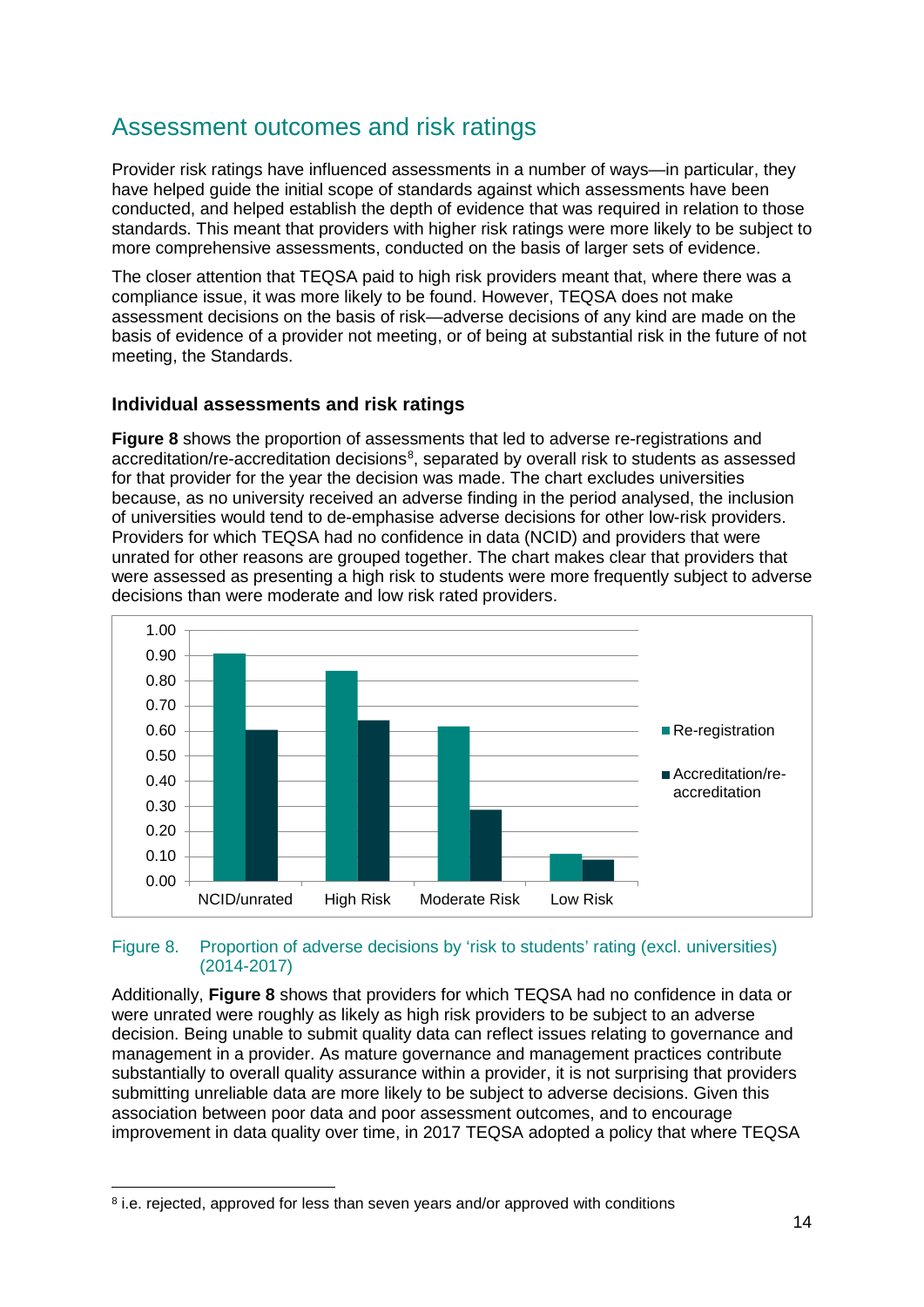is unable to determine a risk rating for a provider due to the poor quality of data submitted, TEQSA will by default rate that provider as 'high risk'.

### **Individual providers and risk ratings**

Whereas **Figure 8** showed percentages of all *assessments* leading to adverse decisions, **Table 3** shows the percentage of *providers* with a given risk to students rating with at least one adverse decision over the period 2014 to 2017, again excluding universities. Considering assessments by provider in this way corrects for the situation where a small number of providers submit a large number of course-related assessments, disproportionately influencing analysis at the assessment level.

Because providers' overall risk to students ratings sometimes changed over the period of analysis, some providers are counted multiple times in **Table 3**. For example, if a provider was assessed for a renewal of registration twice within the period, and their risk rating changed in between assessments, that provider would be counted twice—once for each risk rating. However, if the provider was assessed for re-registration twice during the period but their risk rating did not change, then the provider would be counted once. The same goes for course assessments.

It is clear from **Table 3** that the association between risk to students and regulatory outcome remains when the focus shifts from assessments to providers.

| Table 3. | Percentage of providers assessed for an application type receiving at least one |
|----------|---------------------------------------------------------------------------------|
|          | associated adverse decision from 2014 to 2017, by risk to students rating       |

| <b>Assessment type</b>                               | High risk   | <b>Moderate risk</b> | Low risk   | NCID or<br>unrated |
|------------------------------------------------------|-------------|----------------------|------------|--------------------|
| Provider renewal of registration                     | 83% (19/23) | 62% (13/21)          | 11% (4/36) | 91% (10/11)        |
| Course accreditation and renewal<br>of accreditation | 81% (25/31) | 41% (19/46)          | 16% (7/44) | 70% (37/53)        |

While a provider's risk to students rating and its assessment outcomes were closely associated, this association was not deterministic—19 per cent of high risk providers with course assessments over 2014-2017 received no sanctions in relation to any of those assessments, and similarly for 17 per cent of high risk providers in relation to re-registration. Providers that appeared problematic, based purely on risk assessments, were assessed with no adverse findings where evidence suggested this was appropriate. Similarly, providers with low risk ratings were subject to adverse findings where a close assessment revealed deeper issues, or issues that were not reflected in TEQSA's standard data collection.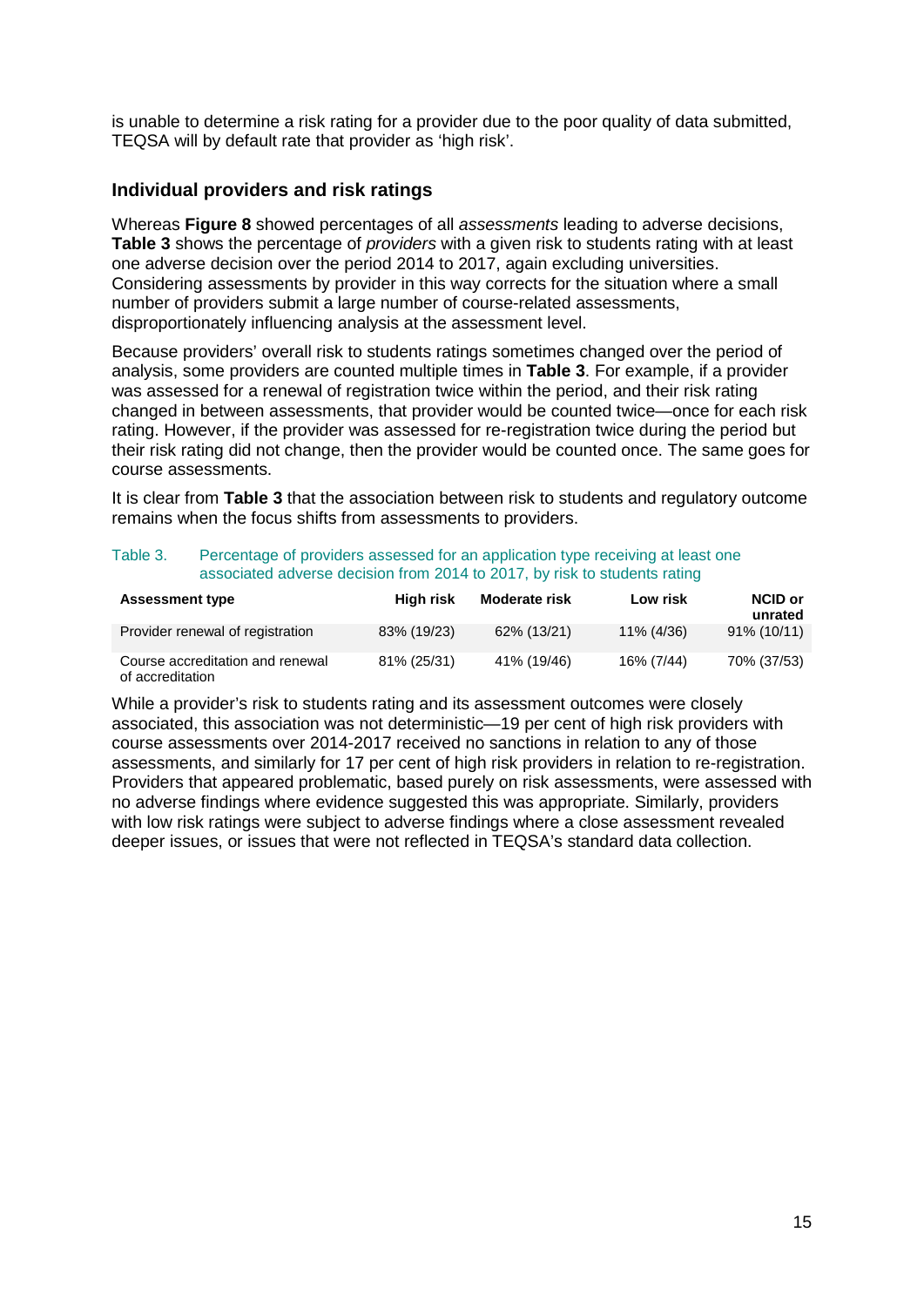## <span id="page-17-0"></span>**Conclusion**

This report includes a range of information that might help existing and prospective providers better understand how they might improve the results of their applications to TEQSA.

For prospective providers, it should be clear that, while entry to the higher education sector is not easily gained, many prospective providers would have been in a much better position had they attended more carefully to some of the more basic requirements for entry. For example, prospective providers increased the likelihood of success when they ensured that they had appropriate governance structures in place prior to application, avoided overly optimistic accounts of expected financial performance, sourced people with the necessary levels of expertise to set up a new provider, and proposed a future staff mix suitable to its operation. In general, unsuccessful prospective providers appeared not to have appreciated the level of preparation necessary to apply successfully for entry to the higher education sector.

For existing providers, this report should make clear that focusing on strengthening foundational provider attributes (such as governance and staffing) and course attributes (such as course design and assessment), should help to improve their application outcomes as well as the assessment times associated with those applications. In making these improvements, providers may also find that their risk ratings improve over time.

TEQSA endeavours to provide advice and greater clarity when interpreting and applying selected Standards through its publication of guidance notes, and publishes a range of other material to help providers understand TEQSA's processes and its approach to regulation. Existing and prospective providers are encouraged to make use of this information and the findings presented in this report to assist them when preparing for a registration or accreditation application.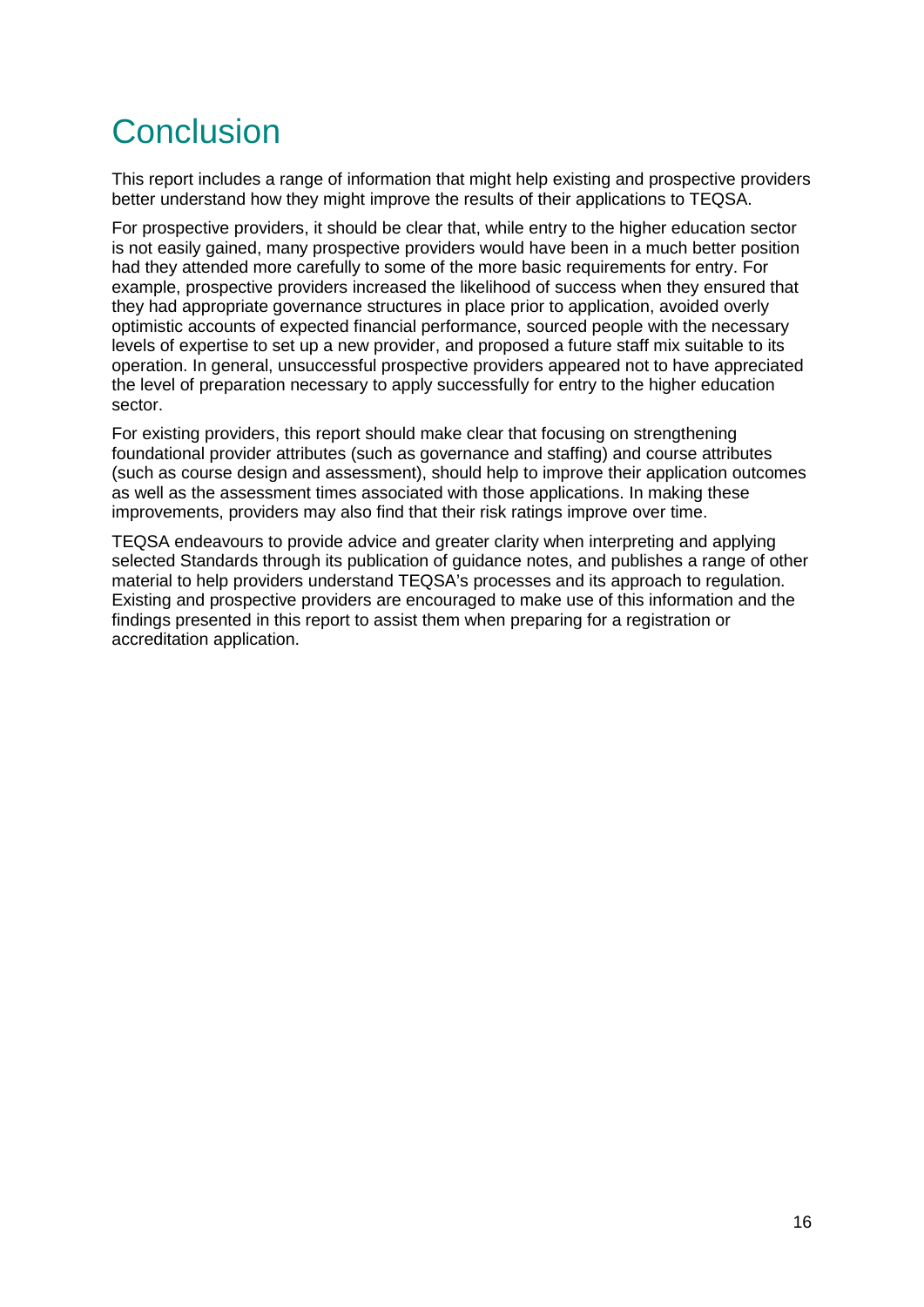## <span id="page-18-0"></span>Further information

A range of information is available on TEQSA's website about how TEQSA conducts assessments and develops provider risk ratings. For example:

- Information about TEQSA's approach to regulation is available at [www.teqsa.gov.au/our-approach-quality-assurance-and-regulation](http://www.teqsa.gov.au/our-approach-quality-assurance-and-regulation)
- Most recent key financial metrics on Australia's higher education sector is available at [https://www.teqsa.gov.au/for-providers/resources/key-financial-metrics-australias](https://www.teqsa.gov.au/for-providers/resources/key-financial-metrics-australias-higher-education-sector-3rd-edition)[higher-education-sector-3rd-edition](https://www.teqsa.gov.au/for-providers/resources/key-financial-metrics-australias-higher-education-sector-3rd-edition)
- TEQSA's suite of regulatory policies is available at <https://www.teqsa.gov.au/our-policies>
- Information about provider registration and renewal of registration is available at <https://www.teqsa.gov.au/provider-registration>
- Information about course accreditation and renewal of accreditation is available at <https://www.teqsa.gov.au/course-accreditationrenewal>
- Application guides and support, including guidance notes and application forms, are available at<https://www.teqsa.gov.au/application-guides-and-support>
- TEQSA's current Risk Assessment Framework can be accessed at <https://www.teqsa.gov.au/risk-assessment-framework>
- TEQSA's most recent annual report is available at [https://www.teqsa.gov.au/for](https://www.teqsa.gov.au/for-providers/resources/teqsa-annual-report-2016-17)[providers/resources/teqsa-annual-report-2016-17](https://www.teqsa.gov.au/for-providers/resources/teqsa-annual-report-2016-17)